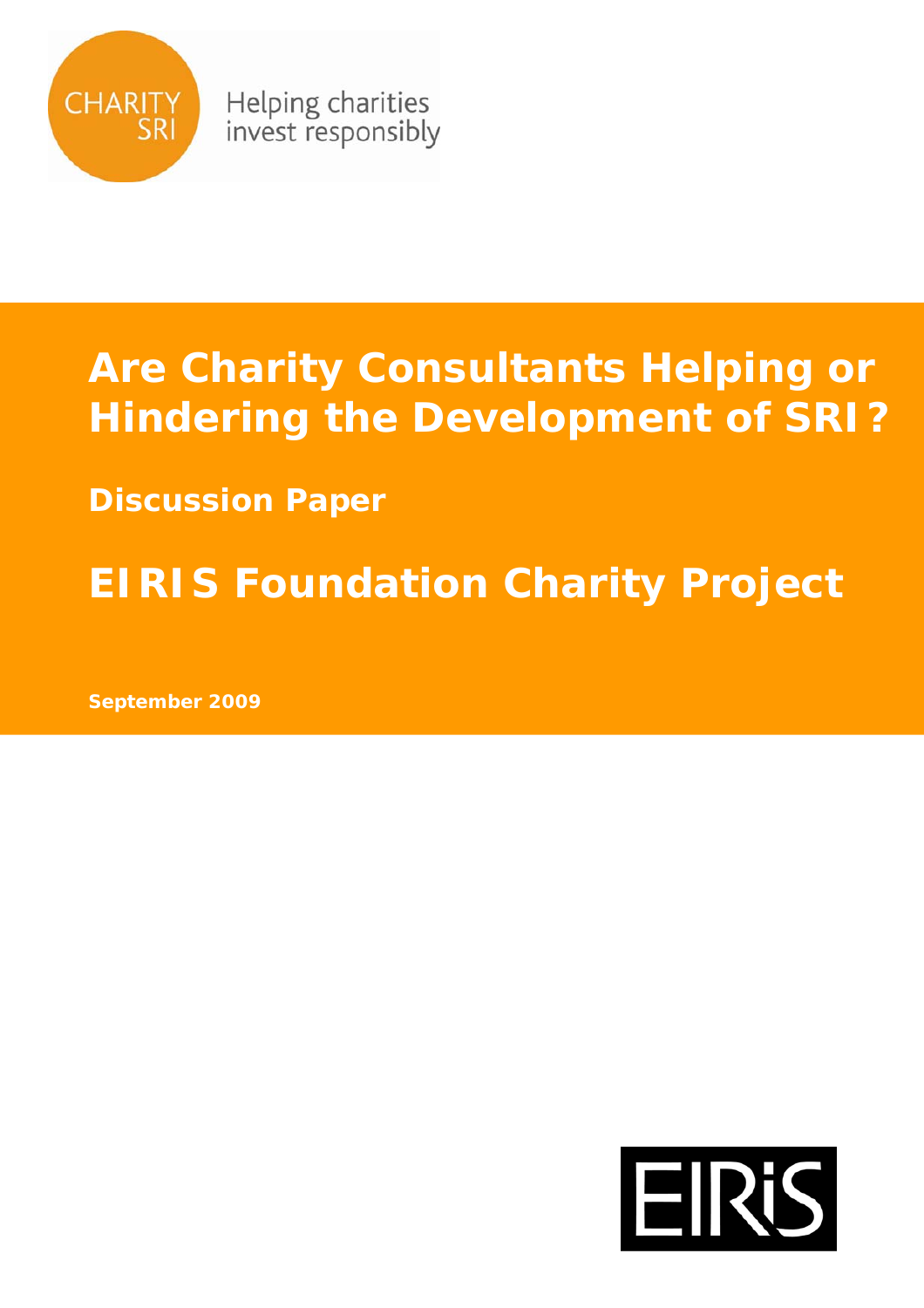## **Contents**

| 2. Asking the ethical question 3 |  |
|----------------------------------|--|
|                                  |  |
|                                  |  |
|                                  |  |
| 6. Recommendations from advisers |  |
| 7. Recommendations for advisers8 |  |

## **Key Findings**

**Some advisers do not see it as their role to ask charity investors about socially responsible investment (SRI)<sup>1</sup> , particularly if it is a charity with general charitable purposes.** 

**Survey findings suggest that advisers may be less likely to ask charities that don't invest ethically about SRI and may be more likely to be discouraging** 

**Most advisers agree that the consideration of social and environmental risks should not harm returns in the long-term, and could improve them. But some advisers always counsel clients of the short-term risks of underperformance and volatility.** 

**Advisers highlight a lack of appropriate products as one of the limiting factors to the promotion and take-up of SRI.** 

**Advisers feel that demand for SRI is limited by the views of trustees – particularly in relation to financial performance and legal duties.** 

**Trustees, charities, advisers and investment managers could all take steps to address these challenges and enable more investments to be made in line with mission. In particular advisers could do more to** 

- **Raise SRI issues with all charities**
- **Provide information and training to trustees**
- **Include environmental, social and governance (ESG) issues in standard reviews of investment managers**
- **Keep informed of the latest developments**
- **Communicate market gaps to fund managers**

## **1. Introduction**

Socially responsible investment (SRI) enables charities to invest in line with their mission, avoiding conflicts with their work and risks to their reputation.

91% of the general public believe that charities should invest ethically<sup>2</sup>, but practice falls a long way short of this. A 2009 survey by the Charity Finance Directors' Group (CFDG) and EIRIS Foundation of 164 charities revealed that 46% had an ethical investment policy – though this increased to 60% for charities with investments over £1million.

Investment advisers and consultants can play a crucial role in the decisions that charities make about their investments and whether to consider social, environmental, ethical or

j

<sup>&</sup>lt;sup>1</sup> SRI can also be known as responsible or ethical investment. It involves the consideration of social, environmental, ethical or governance issues in investment decisions.

j  $2$  According to a GFK NOP survey of 2,000 adults commissioned by the EIRIS Foundation Charity Project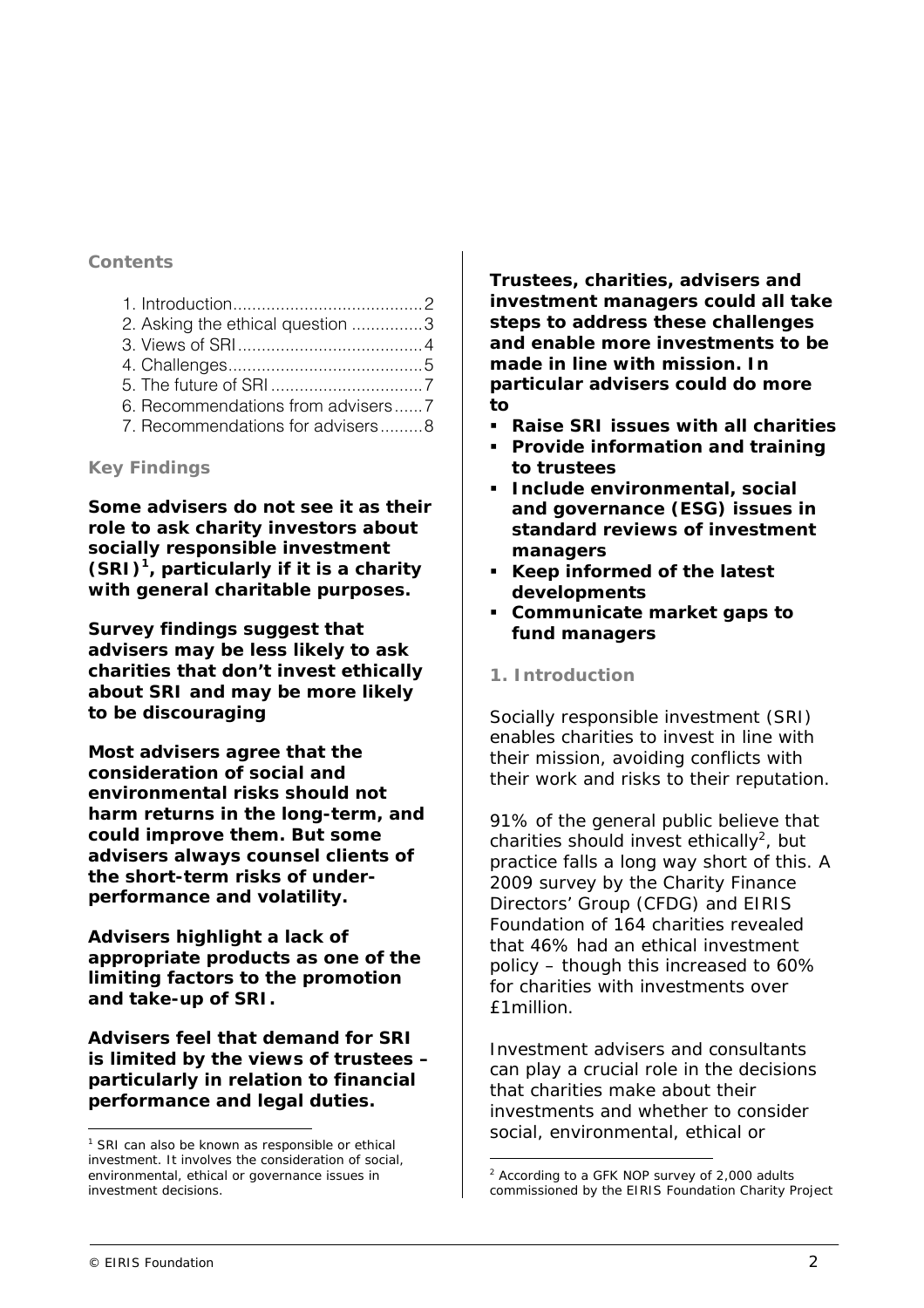governance factors. Some advisers have been criticised for discouraging charities to consider ethical or socially responsible investment (SRI) and linking their investments with mission. But as the SRI market evolves and interest in environmental, social and governance (ESG) issues increases, what do the advisers think now? Are they helping or hindering the development of SRI in the charity sector?

This paper considers what charity advisers think about SRI, how they see their role in the evolving SRI market and what would increase the take up of SRI by charity investors. Quotes from Charity Advisers are included throughout the report. We compare these to the views of charities and evidence from the wider SRI sector to examine the real and perceived barriers to change.

It is based upon conversations with a small sample of the leading charity advisers and consultants in 2008 and the findings of a survey conducted by the CFDG and EIRIS Foundation of 164 CFDG members in early 2009. The paper is put together by the EIRIS Foundation Charity Project, an initiative which increases awareness and understanding of SRI amongst charities through the provision of education, research and resources – including the website www.charitysri.org

## **2. Asking the ethical question**

In general, advisers report that less than half of their charity clients ask about ethical issues.

Some consultants are happy to raise the issue of SRI and discuss the options with all clients. For others SRI may emerge from more general discussions about the needs of the charity. Others do not see it as their job to raise the issue – and are concerned that they

may be seen as pushing an idea onto clients which could "come back to haunt them later".

From the charity perspective, the CFDG/EIRIS Foundation survey found that two thirds of advisers had asked about ethical considerations, but there is a distinction between charities that have an ethical investment policy and those that do not. For those charities with an ethical investment policy, 87% said that their adviser had raised the ethical issue, but for those without this fell to 43%.

When ethical investment was raised. 15% of charities without an ethical policy said that advisers were discouraging or very discouraging. This compares to 4% of charities with an ethical policy. This is based on a small number of charities, and whilst it cannot be concluded that these charities have not adopted SRI because it was not raised, or because advisers were discouraging, this situation will not help to change the status quo. There may be many charities, therefore, that are not encouraged to place their investments in line with their mission, and could be at risk of reputation damage.

Advisers tend to assume that certain kinds of charities will naturally want to consider certain ethical issues (such as medical charities screening out tobacco) but that others will not be interested. This may perpetuate the trend amongst charities for negative screening.

However, a 2009 report from the Asset Management Working Group of the United Nations Environment Programme Finance Initiative (UNEP FI) calls on investment consultants to be much more proactive in raising and addressing ESG issues. The report focuses on large asset owners, but its conclusions could be applicable to all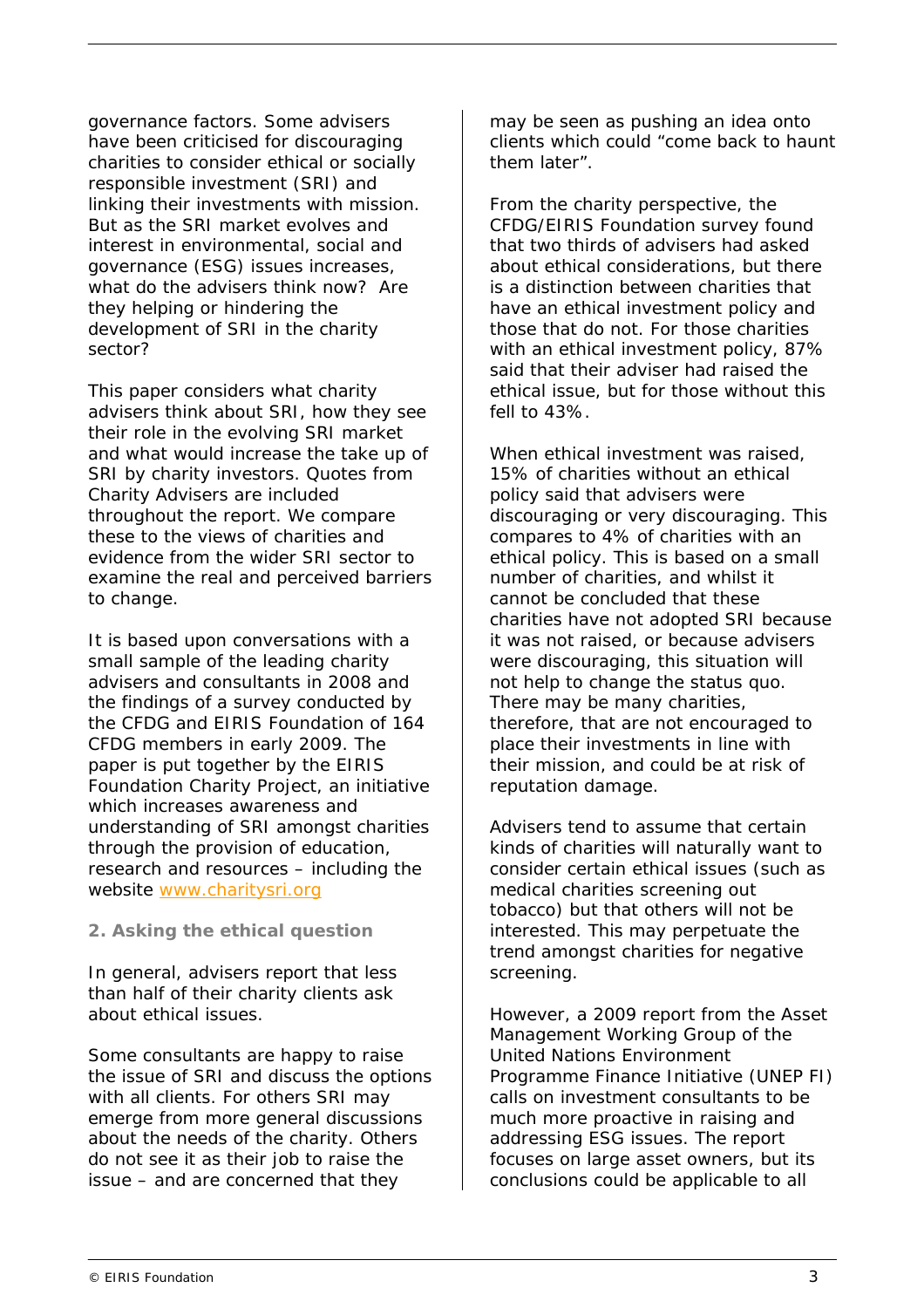investors given the growing recognition of the financial impact of ESG factors. The report states that consultants face a very real risk of being sued for negligence if they are not proactive in incorporating ESG factors into legal contracts with institutional investors.<sup>3</sup>

#### **3. Views of SRI**

The language of SRI varies across the advisers we spoke to and the terms they use can carry positive or negative connotations. For example, a different message can be conveyed by discussions of 'responsible investment issues' rather than 'ethical constraints'. Ethical constraints can signify negative screening and a reduced investable universe. Negative screening may be entirely suitable for some charity investors, but in practice SRI can go far beyond traditional negative screening approaches. The language of responsible or sustainable investment meanwhile, conveys long-term astute investment decisions.

Concerns over financial performance tend to act as a barrier for the adoption of SRI. 40% of charities that responded to the CFDG/EIRIS Foundation survey identified concerns over lower financial returns as a barrier to SRI

Do advisers share these concerns and pass them on to charities?

There was general agreement amongst the advisers we spoke to that the consideration of social and environmental risks should not harm returns in the long-term, and could improve them.

**"I believe that to make better investment decisions you need to consider information on ESG factors, and the broad risks and opportunities that will affect performance. This could include climate change, human rights, supply chains, nuclear etc. These considerations relate to long term performance – for example, for the nuclear industry consideration of the disposal of nuclear waste and potential for costs and regulation in future, rather than the ethical nature of nuclear power."** 

But one adviser we spoke to always counsels clients that SRI carries the risk of financial underperformance and greater volatility and another commented "in the short-term ethical investment can have a marked effect on performance."

However, there are now many years of practical experience demonstrating that ethical funds need not underperform. In fact a well-managed, balanced ethical portfolio can outperform its non-ethical peers.<sup>4</sup> For example, Bauer et al examined 103 international ethical mutual funds from 1990-2001. They found: "Little evidence of significant differences in risk-adjusted returns between ethical and conventional funds."<sup>5</sup> The degree to which a particular SRI approach has a beneficial or a detrimental impact on performance will primarily rest with the skill of the fund manager and their team – and in particular their stock selection abilities.

j

j

 $3$  UNEP FI (2009) "Fiduciary II" report-Fiduciary Responsibility – Legal and Practical Aspects of Integrating Environmental, Social and Governance Issues into Institutional Investment

<sup>4</sup> See the research evidence listed at

www.charitysri.org/for\_charities/financial\_returns.html <sup>5</sup> Bauer, R, Koedijk, K. and Otten, R (2002) International Evidence on Ethical Mutual Fund Performance and Investment Style. ABP Investments/Maastricht and Erasmus University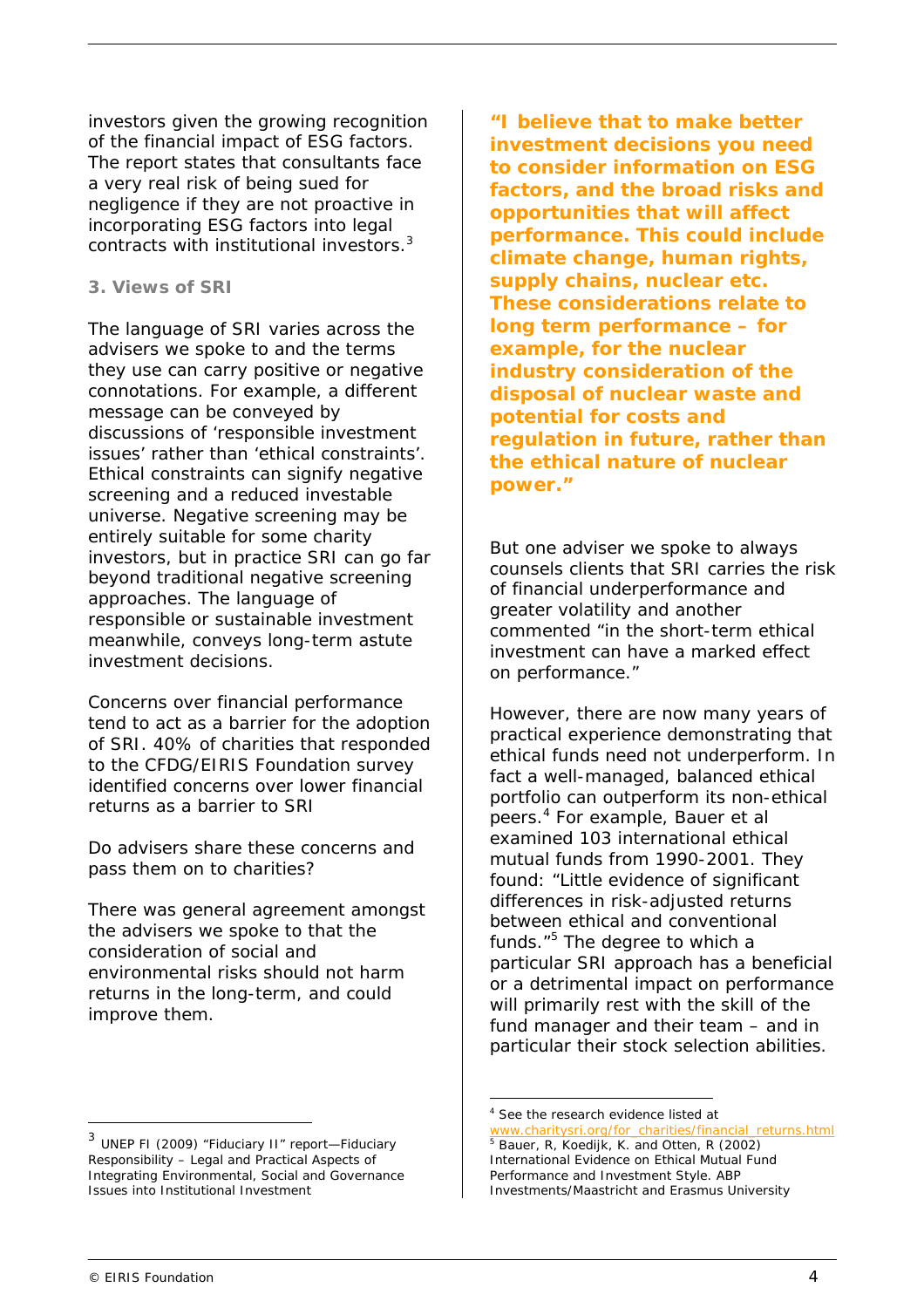A focus on short-term performance has been blamed in recent times for contributing to the economic downturn and acting against the long-term interests of investors. But many advisers emphasise short-term issues in discussions of SRI. Perhaps the requirements of some investors for short-term performance reporting are also a factor in the focus on short-term issues.

According to the advisers, charity practice tends to fall behind that of pension funds. Whilst interest in SRI from charities is growing, many advisers feel this is not happening across the board, and interest isn't necessarily leading to increased demand.

# **"Charities tend to be behind the curve – they are slower to adapt to new trends."**

It is true that negative screening remains by far the most popular SRI strategy amongst charities, and this tends to be used to avoid conflicts with aims and activities and to avoid reputational damage. The CFDG/EIRIS Foundation survey highlighted that one in four charities with an ethical investment policy use positive screening, and 60% of charities with investments over £1million invest ethically. So perhaps charities are not as behind the curve as some advisers contend.

## **4. Challenges**

The advisers raised a number of issues that limit the adoption of SRI. We have set these out below in terms of supply of and demand for SRI.

**4.1 Supply** 

There are a number of factors that advisers say restrict them from finding or recommending SRI options for charity investors. In the view of advisers:

- **Funds with general ethical screens** often don't fit with the specific issues of most relevance to charities.
- There are limited options for investing outside the UK.
- There are limits to the availability of products other than equities – such as private equity or hedge funds, restricting the opportunities for diversification.
- **Ethical options can be seen as too** volatile to fit with the risk profile of charity investors
- Advisers feel some of the investment managers providing SRI services are of insufficient quality, limiting the range of services they are willing to recommend

It does not follow, however, that these factors are all real barriers. The range of available SRI products and services continues to expand to meet increased demand. There are now almost 100 retail green and ethical funds domiciled in the UK. At the end of 2007 the European SRI market was estimated to be €2.665 trillion, representing a growth of 102% in two years.<sup>6</sup>

Several fund managers of Responsible Investment funds are rated as AAA or AA by Citywire, and a 2005 Lipper Citywire All Stars Award was won by an ethical investment fund manager. According to Citywire, "fewer than 5% of all UK fund managers achieve an AAA rating... If they do, it means that they have performed very well and are among an elite."

There is also a number of fund managers that successfully manage segregated charity portfolios. The Joseph Rowntree Charitable Trust

j 6 Eurosif (2008) European SRI Study 2008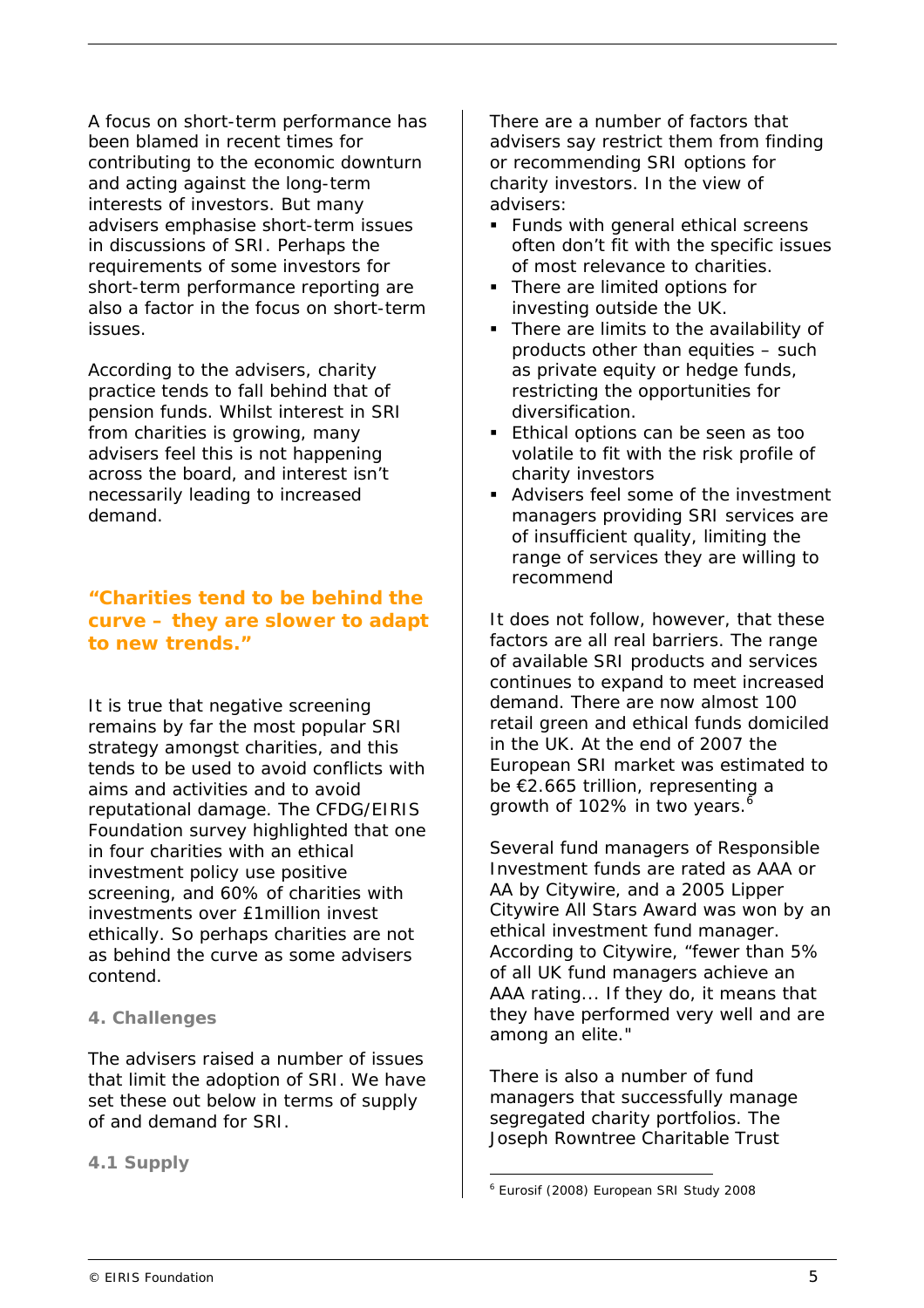employs negative and positive screens and its portfolio, which is managed on a segregated basis, outperformed its benchmark in seven of the last nine years.

## **4.2 Demand**

Why does demand for SRI services remain limited? Most of the advisers put this down to the role and attitude of trustees:

- Trustees are busy people with fulltime jobs and the voluntary nature of trusteeship means that insufficient time is devoted to investment decisions.
- Trustees see their role as short-term, expecting to be involved with a charity for a limited time period of three to five years. Their thinking in relation to investments therefore tends to fit with these time horizons.
- The assumption that SRI will be more volatile means that trustees would not want to be seen to oversee investments that are underperforming at any specific time – especially by their peers.
- **Trustees can have entrenched views** on investments and do not want to impose any constraints on investment managers that they believe could harm returns.
- Trustees do not want to impose their own moral views on investments and feel that imposing ethical considerations is going beyond their remit.

Whilst it is true that trustees should put the interests of the charity at the forefront of investment decisions, rather than their personal interests, this does not mean that 'moral issues' cannot be considered. The Charity Commission recognises that provided there is no risk of significant financial detriment trustees can 'accommodate the views of those who consider certain

investments to be inappropriate on moral grounds,'7 

It is argued that issues such as climate change will be increasingly relevant to the performance of companies, and so are relevant for all investors, whatever their moral standpoint or the mission of their organisation. Factors such as regulation, licence to operate, the price of energy and waste disposal, changing weather patterns and the impact on resources, reputational issues and the potential for future lawsuits indicate the financial relevance of climate change for all investors.

As mentioned above, there is ample evidence that SRI does not have to mean under-performance. The pursuit of 'maximum' returns is always subject to constraints, such as fund manager skill, asset allocation, risk profile and time horizons, which may have a more significant impact on performance than SRI considerations.

A focus purely on the financial performance of investments neglects the potential costs of damage to reputation and donor relationships if a charity is exposed as having investments that counter its mission.

**"Trustees need to change their view of their obligations – they are not in a moral vacuum and they can go beyond their governing documents."** 

Trustees are not as restricted as some may believe in terms of their legal duties. An increasing number of pension funds recognise that investors have a duty to act as responsible owners, to consider the sustainability of their investments and to protect the

j

<sup>&</sup>lt;sup>7</sup> Charity Commission (2004) CC14: Investment of Charitable Funds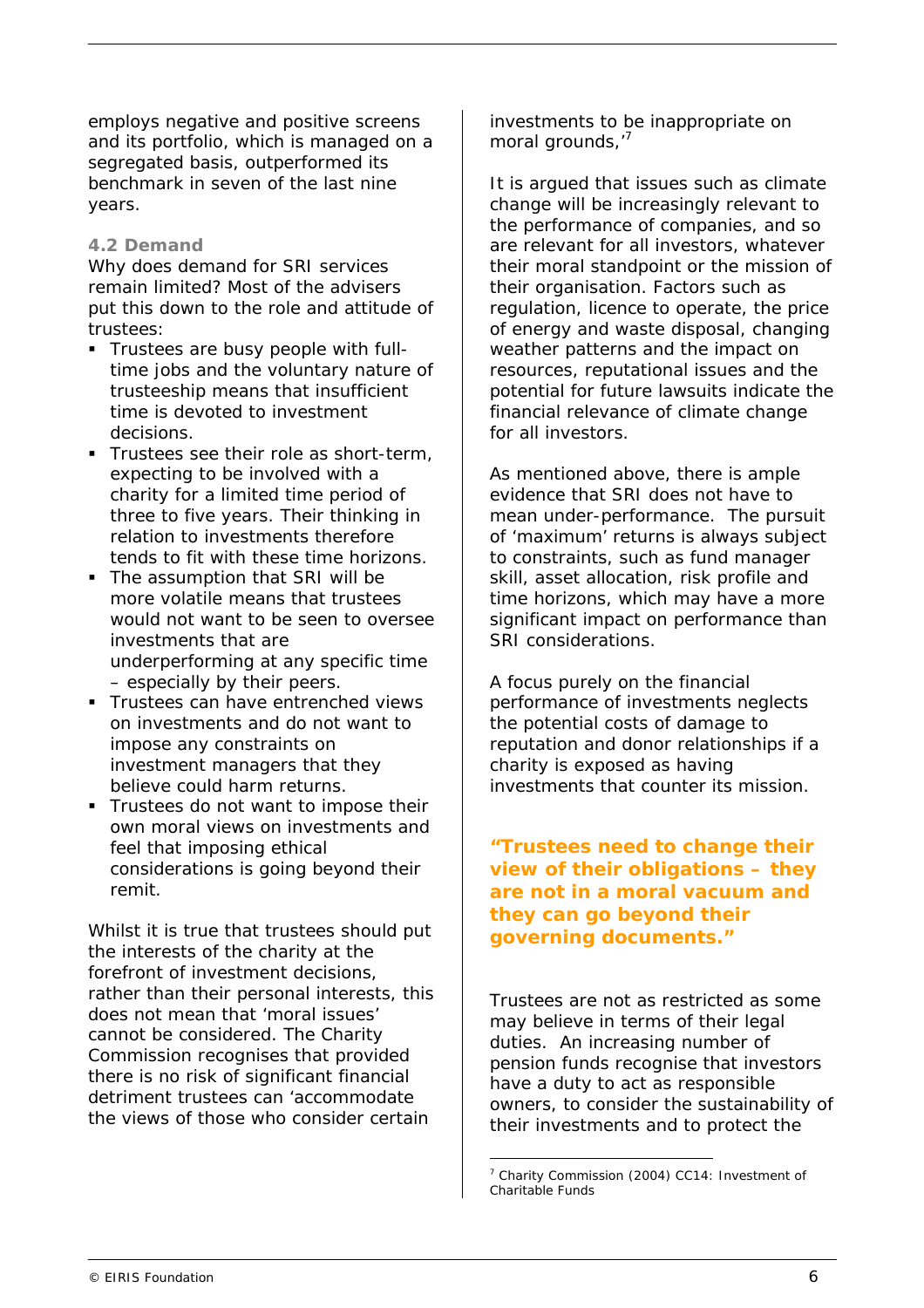interests and the environment of future beneficiaries**.** Charity trustees should be doing the same.

**"Trustees need to raise their game, particularly in relation to corporate governance issues. And there is much more scope for engagement – including engagement with fund managers."** 

Some trustees may take issue with the views expressed by advisers about their role and appetite for SRI. According to the CFDG/EIRIS Foundation survey, 75% of charities that invest ethically said that the drive for this came from trustees.

Whilst there may be limits to the supply and demand for SRI for charities, the intermediary role of advisers means that they could be doing more to breakdown the perceived barriers, provide clear and up to date information to trustees and communicate gaps in unmet demand to service providers.

## **5. The future of SRI**

The advisers agree that demand and supply will increase in future, whether it be greater integration of ESG issues by mainstream fund managers or the establishment of new SRI funds.

The CFDG/EIRIS Foundation survey found encouraging signs that more charities plan to adopt ethical investment, 32% of charities that do not currently invest ethically are planning to discuss the issue in the coming year.

**"The environment is no longer seen as a minority protest issue but a legitimate societal concern. The issues are now more mainstream and part of general risk management. Charities don't want to be caught out for inconsistency. And the growth of internet and press interest means this information can spread widely and rapidly. SRI is moving from a niche to wider integration..."** 

## **6. Recommendations from advisers**

From the adviser perspective there are a range of measures that could help to address the challenges to the greater take up of SRI, on both the demand and supply side. The suggestions from advisers included:

For those working with and for charities

- The perception of performance needs to change – it should not be seen as something which has to be sacrificed to invest ethically.
- More education of trustees is needed, for example through the provision of better information and training.
- **Investment policies should include a** recognition of volatility
- More clarity is needed over how far charities should go when setting their investment policy e.g. the level and extent of negative screens
- **More work is needed to help** understand the social impact of screening. Without this some charities will not be convinced of its value.

For investment managers:

- **More products are needed that fit** with the mission, portfolio and risk profile of a variety of charities.
- More high profile well-performing ethical funds will help to increase demand.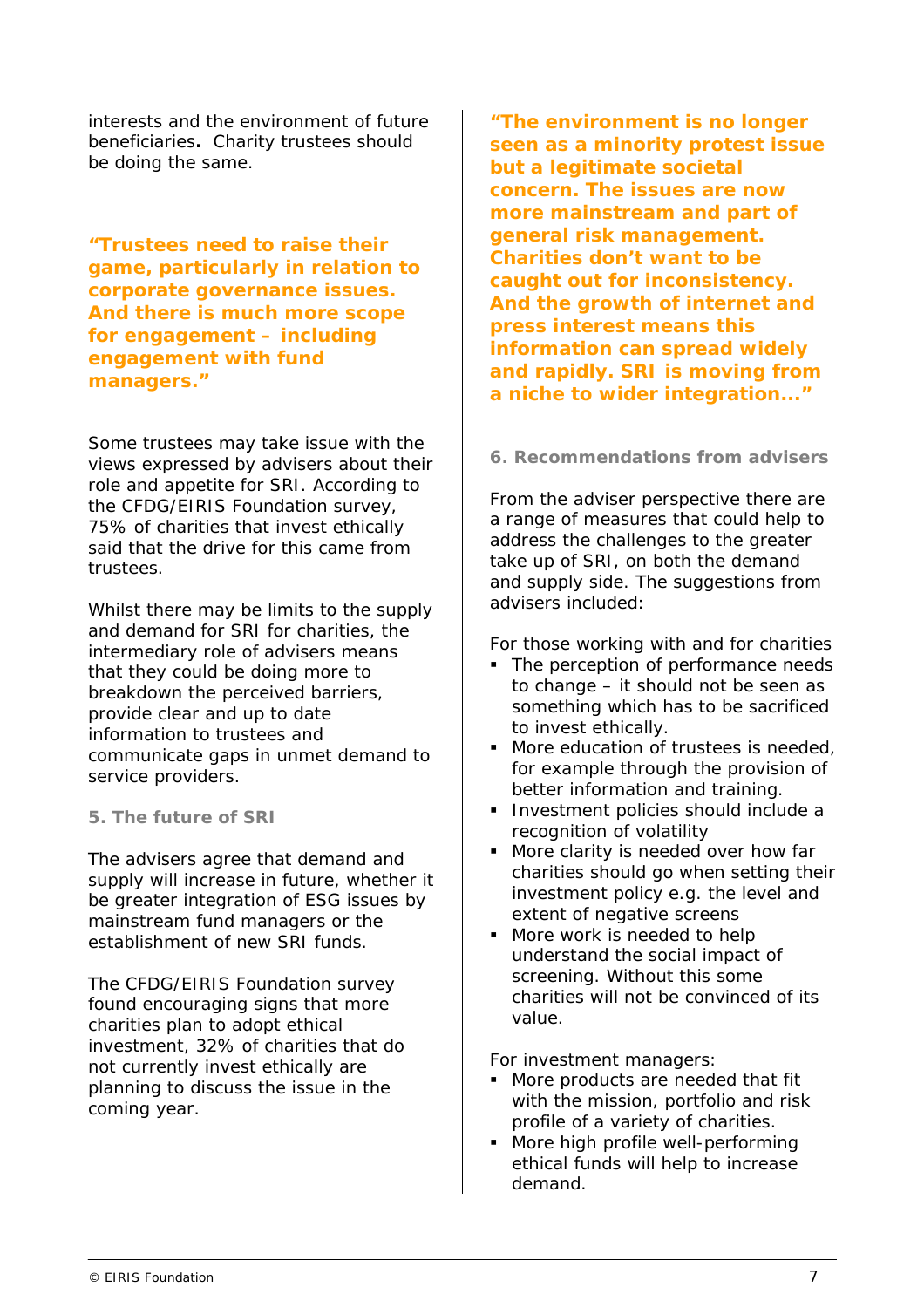**More clarity is needed from fund** managers about their responsible investment approach

For charities:

- **Trustees need to be pragmatic in** their approach and accept that nothing is perfect.
- Trustees should be encouraged to become more informed of SRI developments, for example through training.
- Trustees need to look at the longterm
- **7. Recommendations for advisers**

On the whole, advisers do not see it as their role to respond to any of the challenges identified above. But there is a range of ways in which the adviser community could support the development of SRI, or at least not act as a barrier to its development.

Addressing some of these challenges could be in the best interests of advisers as well as their clients. The 2009 UNEP FI report mentioned above argues that investment consultants working with large institutional investors have a legal responsibility to incorporate ESG issues into investment services.

Issues such as corporate governance and climate change are more high profile than ever in the investment community. As the significance of ESG issues is increasingly recognised by mainstream investors the market for advice on responsible investment is also set to grow. Being at the forefront of new developments could help advisers take advantage of this growth.

Advisers could do more to:

# **Raise SRI issues with all charities**

Advisers play a pivotal role between investors and investment managers and should be much more proactive in

raising responsible investment issues with charities and explaining the spectrum of approaches that can be used to align investments with mission and mitigate ESG and reputational risks.

## **Provide information and training to trustees**

A small number of consultants are already working proactively to provide information and education for trustees.

# **Include ESG issues in standard reviews of investment managers**

One leading consultant already includes ESG research and investment processes into its overall assessment of fund managers. This information can be used by clients to understand the quality of responsible investment processes alongside other factors.

## **Keep informed of the latest developments**

Many advisers need to better understand the latest developments in responsible investment, in terms of new strategies and approaches, new products and latest research on issues such as financial performance and fiduciary duty. New resources, research and events may help with this, particularly from a 'trusted' mainstream body.

Much of this information is available on **www.charitysri.org** and a regular newsletter is available free to subscribers.

## **Communicate market gaps to investment managers**

Advisers can also represent the views of charities to investment managers and explain any potential unmet demand for a broader range of SRI products.

Changing the views and practices of trustees is likely to be a very slow process. The EIRIS Foundation Charity